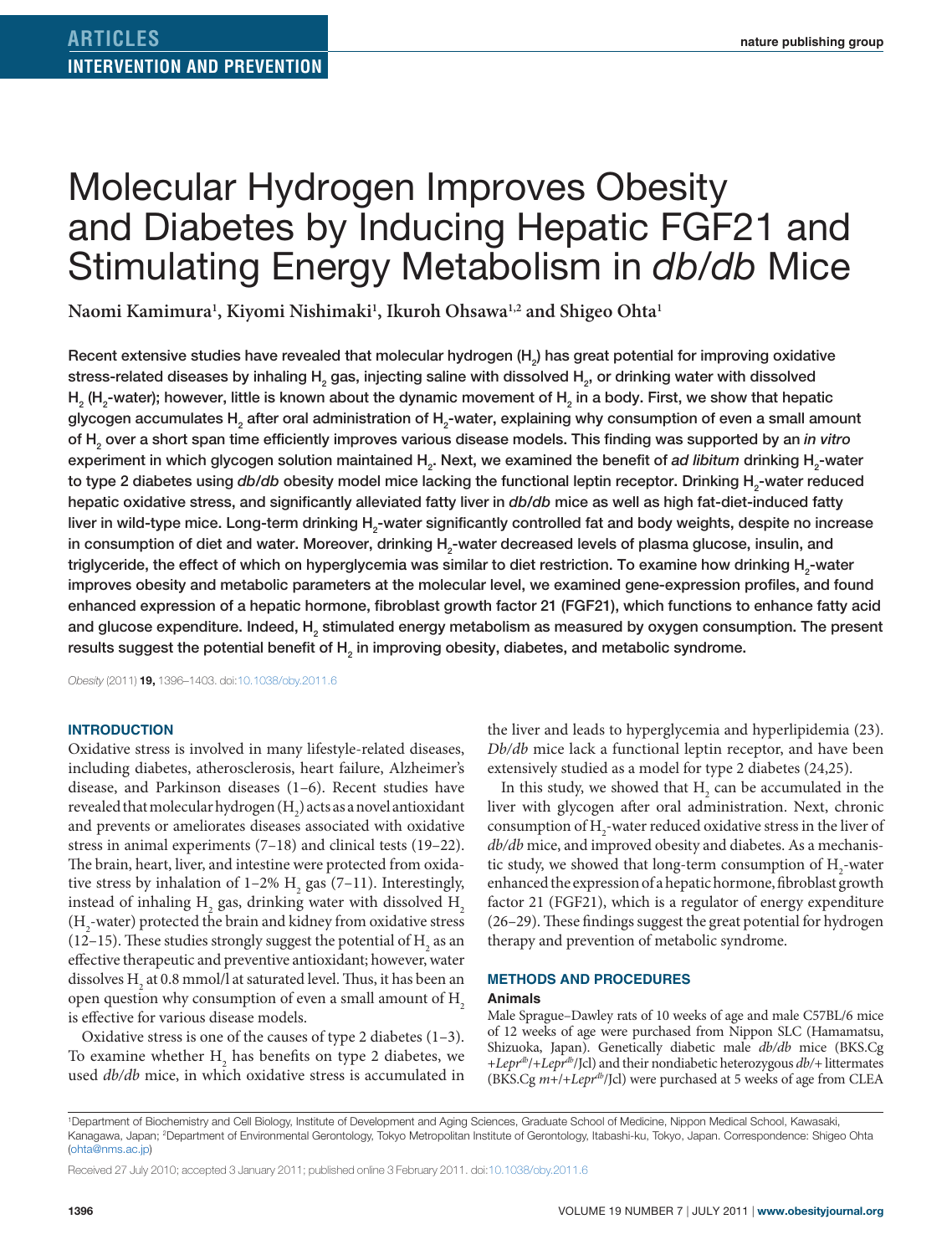Japan, (Tokyo, Japan). Mice were given H<sub>2</sub>-water from 6 weeks of age. For the diet-induced obesity study, C57BL/6 mice were given a high fat-diet (F2HFD1; Oriental Yeast, Tokyo, Japan) for 1 or 2 weeks. The care and use of laboratory animals were in accordance with the National Institutes of Health guidelines. This study was approved by the Animal Care and Use Committee of Nippon Medical School (Tokyo, Japan).

#### **Hydrogen water**

 $H_2$ -water was prepared as described previously (12). In brief,  $H_2$  was dissolved in water under high pressure (0.4 MPa) to a supersaturated level and the saturated  $H_2$ -water was stored under atmospheric pressure in an aluminum bag with no dead volume. Saturated  $H_2$ -water was used as 100%  $H_2$ -water.  $H_2$ -water degassed by gentle stirring was used as control water. Saturated  $H_2$ -water was diluted with ninefold control water and used as 10% saturated  $\rm H_{2}$ -water. Mice were given water freely using closed glass vessels equipped with an outlet line containing two ball bearings, which kept the water from being degassed. The vessel was freshly refilled with  $\rm H_{2}$ -water at 2:00 pm every day.

#### **Diet restriction**

Diabetic mice were subjected to controlled dietary restriction, such that the daily diet consumption was equivalent to 80% or 50% of that of *ad libitum* diet consumption. Control groups were permitted free access to food and water throughout the experiment. In the diet-restricted group, mice were permitted *ad libitum* water, but food intake was restricted.

#### **Measurement of H<sub>2</sub> concentration**

H2 concentration in rat liver tissue was measured using a needle-type hydrogen electrode (Unisense, Aarhus, Denmark). Rat received H<sub>2</sub>water orally by stomach gavage at 15ml/kg. Throughout the experiment, the electrode current was measured with a picoammeter (Keithley, Cleveland, Ohio) and  $H_2$  concentration was obtained from the calibration curve generated using known levels of  $H_2$ -saturated saline.

In an *in vitro* experiment, H<sub>2</sub> concentration in glycogen, glucose solutions, or drinking water in the glass vessel was measured using a needletype hydrogen electrode as described above.

#### **Sample collection and biochemical analysis**

Mice were killed under anesthesia, blood was collected from the heart, and liver tissues were excised and frozen with liquid nitrogen or fixed with 4% paraformaldehyde for further analysis. The antioxidation effect of  $H_2$  was determined by measuring lipid peroxides in the liver, using a malondialdehyde assay kit (Northwest Life Science Specialties, Vancouver, WA) and the level of lipid peroxides was expressed as nmol malondialdehyde (MDA)/mg protein. Plasma concentrations of total ketone bodies, triglyceride, and total cholesterol were determined with commercially available kits (Wako Pure Chemical Industries, Osaka, Japan). Plasma low-density lipoprotein-cholesterol and high-density lipoprotein-cholesterol were measured using kits (Sekisui Medical, Tokyo, Japan). Plasma glucose and nonesterified fatty acids were determined with kits available from Shino-Test (Tokyo, Japan) and Eiken Chemical (Tokyo, Japan), respectively. Plasma insulin was measured using an insulin ELISA kit (Morinaga Institute of Biological Science, Kanagawa, Japan).

#### **Oil Red O staining**

Mouse livers were fixed in 4% paraformaldehyde in phosphate-buffered saline, embedded, and cryosectioned 10mm thick. The sections were rinsed with 60% isopropanol, stained with 0.25% Oil Red O solution, rinsed with 60% isopropanol, and mounted in aqueous mountant. The area of stained lipid (%) was calculated using the Image J program (ver 1.41; National Institutes of Health, Bethesda, MD) from four sections for each mouse.

#### **Body fat composition analysis**

For computed tomography analysis of body fat composition, mice were anesthetized with halothane in a mixture of nitrous oxide and oxygen (70%:30%, vol/vol) and then scanned using a LaTheta LCT-100, experimental animal computed tomography system (Aloka, Tokyo, Japan). Contiguous 1-mm slice images were used for quantitative assessment using LaTheta software (ver 1.00). Visceral fat, subcutaneous fat, and muscle were distinguished and evaluated quantitatively.

#### **RNA isolation and reverse transcriptase-PCR**

Total RNA was isolated from the liver tissue using an RNeasy Mini kit (QIAGEN, Valencia, CA). Complementary DNA generated by SuperScript II Reverse Transcriptase (Invitrogen, Carlsbad, CA) was analyzed by quantitative PCR using Thermal Cycler Dice Real Time System TP800 (TAKARA BIO, Shiga, Japan). All samples were normalized to glyceraldehyde 3-phosphate dehydrogenase expression. Primer and probe sequences for each PCR are shown in **Table 1**.

#### **Behavioral analysis**

Movement activities were recorded in *db/+* and *db/db* mice automatically using a laboratory animal monitoring system (ACTIMO-100; Shinfactory, Fukuoka, Japan). Mice were housed individually and temperature was maintained at 22 °C. Food and water with or without hydrogen were available *ad libitum*. Mice were acclimatized to the chambers for 24h before beginning recordings and then monitored for 48h. Movement activity was measured as ambulatory counts from a record of consecutive adjacent infrared beam breaks. Cumulative ambulatory counts on the x- and y-axes were recorded every 10min.

#### **Indirect calorimetric analyses**

Metabolic rate was measured by indirect calorimetric analysis in *db/+* and *db/db* mice using an open-circuit calorimeter (Oxymax; Columbus Instruments, Columbus, OH). Mice were housed individually in a chamber ( $20 \times 10 \times 12.7$  cm) and temperature was maintained at 22 °C, with air flow of 0.51/min. Food and water with or without  $H<sub>2</sub>$ were available *ad libitum*. Mice were acclimatized to the chambers for 48h before beginning recordings and then monitored for 48h. *VO*<sub>2</sub> and *VCO*<sub>2</sub> were measured every 10 min using an electrochemical O<sub>2</sub> analyzer and a  $CO_2$  sensor (Oxymax), and the respiratory exchange ratio was calculated as  $VCO_2/VO_2$  (volume of  $CO_2$  produced per volume of  $O_2$  consumed (ml/kg/h)).

#### **Statistical analysis**

We performed statistical analysis using StatView software (SAS Institute) by applying an unpaired two-tailed Student's *t*-test and ANOVA followed by Fisher's exact test, as described previously (7). Differences were considered statistically significant at *P* < 0.05.

#### **Table 1 Primers and probes for reverse transcriptase-PCR**

| Gene         |          | Sequence                             |
|--------------|----------|--------------------------------------|
| <b>FGF21</b> | F primer | 5'-CCGCAGTCAGAAAGTCTCCT-3'           |
|              |          | R primer 5'-TCTGAAGCTGCAGGCCTCA-3'   |
|              | Probe    | 5'-AGCTCTCTATGGATCGCCTCACTTTGATCC-3' |
| <b>PEPCK</b> |          | F primer 5'-TGCTGCAGAACACAAGGGC-3'   |
|              |          | R primer 5'-TTTGCCGAAGTTGTAGCCG-3'   |
|              | Probe    | 5'-TCATCATGCACGACCCCTTTGCC-3'        |
| G6PC         |          | F primer 5'-CGCCATGCAAAGGACTAGGA-3'  |
|              |          | R primer 5'-AGGGCCGATGTCAACACCT-3'   |
|              | Probe    | 5'-TAAAGCCTCTGAAACCCATTGTGAGGCC-3'   |
| GAPDH        |          | F primer 5'-CATCACTGCCACCCAGAAGA-3'  |
|              |          | R primer 5'-ATGTTCTGGGCAGCC-3'       |
|              | Probe    | 5'-TGGATGGCCCCTCTGGAAAGCTG-3'        |

FGF21, fibroblast growth factor 21; GAPDH, glyceraldehyde 3-phosphate dehydrogenase; G6PC, glucose-6-phosphatase, catalytic subunit; PEPCK, phosphoenolpyruvate carboxykinase.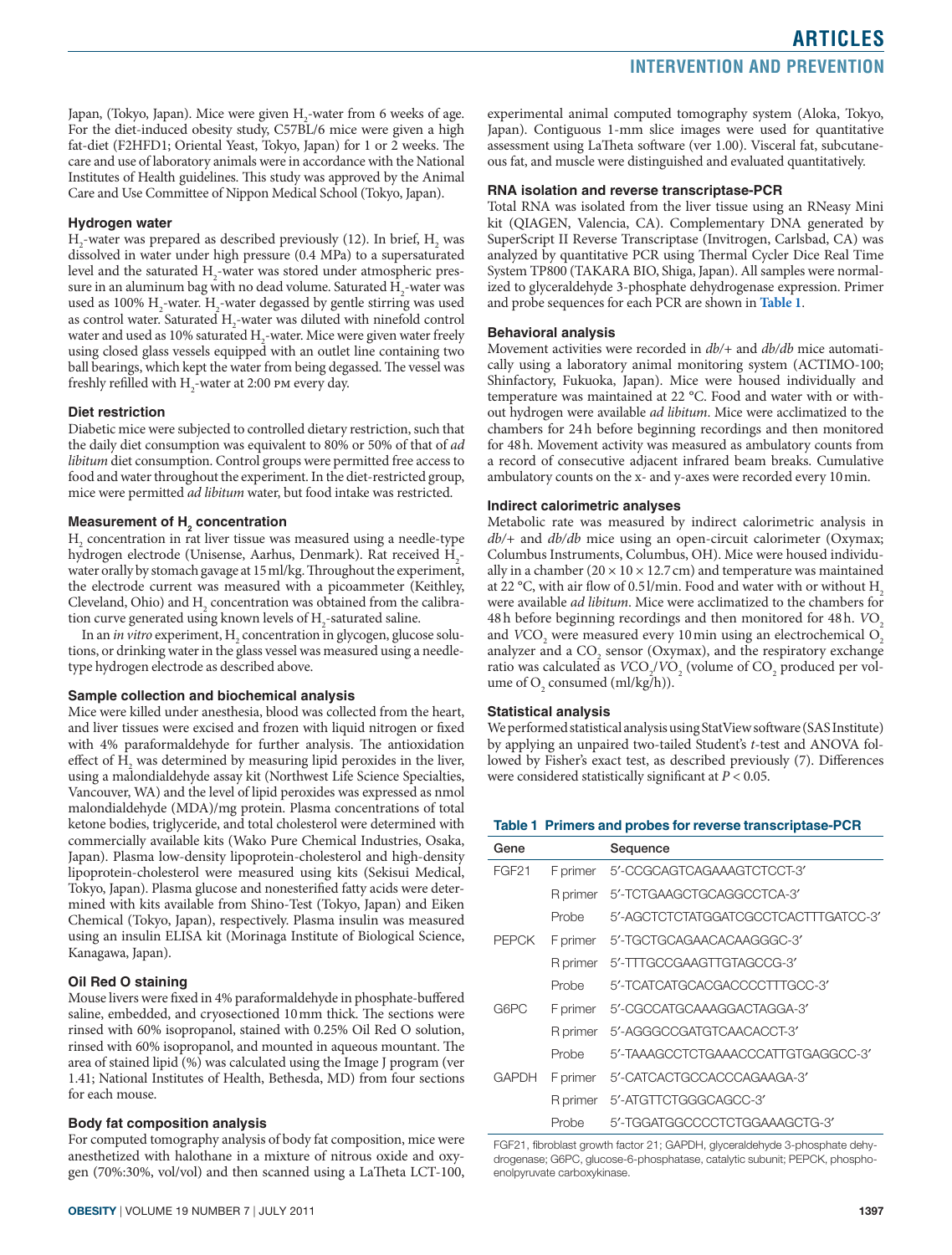#### **Results**

#### **Molecular hydrogen is accumulated in the liver with glycogen**

We monitored the dynamic movement of  $\mathrm{H}_{_{2}}$  in the liver after oral administration of  $\rm H_2$ -water. Rat received  $\rm H_2$ -water orally by stomach gavage, and levels of  $\mathrm{H}_2^{}$  in the liver were monitored by directly inserting a needle-type hydrogen sensor into the liver for an hour (**Figure 1a**). The  $H_2$  concentration profile gave a peak 5 min after administration of  $\rm H_2$ -water in both a fed and fasted liver; however, a great difference was found between the fed and fasted liver; the maximum  $\rm H_2$  level in the fed liver was twofold that of the fasted liver. Moreover, the fed liver maintained a considerable  $\mathrm{H}_{_2}$  level for an hour, while that in the fasted liver returned to the basal level after 25 min.

Since a fed liver is rich in glycogen, we speculated that higher polymers of carbohydrates including glycogen have the capacity to maintain  $H_2$ . To verify this speculation, we examined saturated solubilities of  $\mathrm{H}_{\mathrm{2}}$  in glycogen and glucose solutions by a hydrogen sensor.  $\mathrm{H}_\mathrm{2}$  was dissolved in a glycogen or glucose solution by bubbling  $\mathrm{H}_{_2}$  gas up to a saturated level (**Figure 1b**). Compared to the glucose solution and water, the glycogen solution dissolved a significantly higher amount of



**Figure 1** Hydrogen is accumulated and maintained in a fed liver and in glycogen solution *in vitro*. (**a**) The concentration of molecular hydrogen in the liver was monitored using a needle-type hydrogen sensor in fed or overnight-fasted rat liver. Rat received hydrogen water (0.8 mmol/l  $H_2$  in water) orally by stomach gavage at 15 ml/kg. Arrow indicates the time point when rat was administered hydrogen water. (**b**) Saturated concentration of hydrogen in glycogen and glucose solutions, and water. Molecular hydrogen was dissolved in indicated solutions by bubbling  $H<sub>2</sub>$ gas to a saturated level. The concentration of hydrogen in solution was measured using a hydrogen sensor. Data are means ± s.d. (*n* = 3). \**P* < 0.05; \*\**P* < 0.01; \*\*\**P* < 0.001 compared with 100 or 10mg/ml glycogen groups. (**c**) Concentration of hydrogen in water, 100mg/ml glycogen solution and 100mg/ml glucose solution after bubbling stopped. Hydrogen-saturated solutions were kept in a plastic tube with the lid off at 20 °C for 0, 30, or 90min under atmospheric pressure. Concentration of hydrogen in solution was measured using a hydrogen sensor. Data are mean ±s.d. (*n* = 3). \**P* < 0.05, \*\**P* < 0.01, \*\*\**P* < 0.001.

 $\rm{H}_{2}$ . The hydrogen sensor was not influenced by glycogen and glucose (data not shown). In addition,  $H_2$  was maintained for a longer time in saturated glycogen solution than in saturated glucose solution or water in a plastic tube with the lid off under atmospheric pressure (**Figure 1c**). The half-life was  $19.1 \pm 2.3$ ,  $30.9 \pm 3.0$ , and  $20.3 \pm 0.4$  min (mean  $\pm$  s.d.,  $n = 3$ ) in water, 100 mg/ml glycogen and glucose solutions, respectively. The half-life of dissolving  $H_2$  in the glycogen solution was prolonged 1.6-fold. Thus, it is concluded that  $\mathrm{H}_{_{2}}$  can be accumulated and reserved in the liver with glycogen, suggesting that expenditure of glycogen should accompany the release of  $H_{2}$ .

#### **Consuming hydrogen water reduces oxidative stress in the liver and improves fatty liver**

Since obesity is a proinflammatory disease, consumption of  $H_2$ -water may suppress obesity by acting as an anti-inflammatory. To examine the antioxidation effect of  $H_2$  on the liver, we used obesity and type 2 diabetes model mice *db/db* lacking functional leptin receptors, because oxidative stress is accumulated in the liver. *Db/db* mice and their lean littermates drank  $H_2$ -water *ad libitum* for 3 months.  $H_2$ -water was exchanged for fresh saturated or 10% saturated water at 1400 h every day. The concentration of dissolved  $\mathrm{H}_{_{2}}$  was measured as described in Methods and Procedures (**Figure 2a**). Since *db/*  $db$  mice drank much more water than wild-type mice,  $\mathrm{H}_{_{2}}$  was degassed much faster into the air phase in the vessel used for  $db/db$  mice; however, a considerable amount of  $\rm H_{_2}$  was maintained by this method.

The effect of  $\mathrm{H}_{_2}$  on oxidative stress in the liver was examined as judged by the level of malondialdehyde (MDA), an oxidative stress marker derived from lipid peroxides. The MDA level in the liver of  $\text{H}_{\text{2}}$ -administered mice significantly fell to nearly the level in nondiabetes control mice, indicating that consumption of H<sub>2</sub>-water *ad libitum* markedly suppressed oxidative stress (**Figure 2b**). A dotted pattern caused by the accumulation of fat disappeared in the liver of  $db/db$  mice with  $H_2$ , compared to control water administered *db*/*db* mice (**Figure 2c**, insets of upper panels). Oil red O staining indicated that  $\mathrm{H}_{_{2}}$  administration significantly reduced neutral lipid accumulation in the livers of *db/db* mice (**Figure 2b**, lower panels and **Figure 2d**, left graph). Furthermore, even with short-term administration (1–2 weeks),  $H_2$  significantly reduced fat accumulation in the liver of high fat-diet-induced obesity mice using the wild-type (**Figure 2d**, middle and right graph). These data clearly indicate that consumption of  $\mathrm{H}_2$  markedly reduces hepatic oxidative stress levels and improves fatty liver in *db/db* as well as diet-induced obesity mice.

#### **Consuming hydrogen water suppressed body-weight gain and reduced plasma glucose and triglyceride levels**

To investigate the effect of  $H_2$  on the obesity of  $db/db$  mice, body-weight was monitored throughout the experimental period, and body fat mass at 18 weeks old was measured by computerized tomography. Mice were divided randomly into 3 groups. Group I (control) was allowed to freely drink water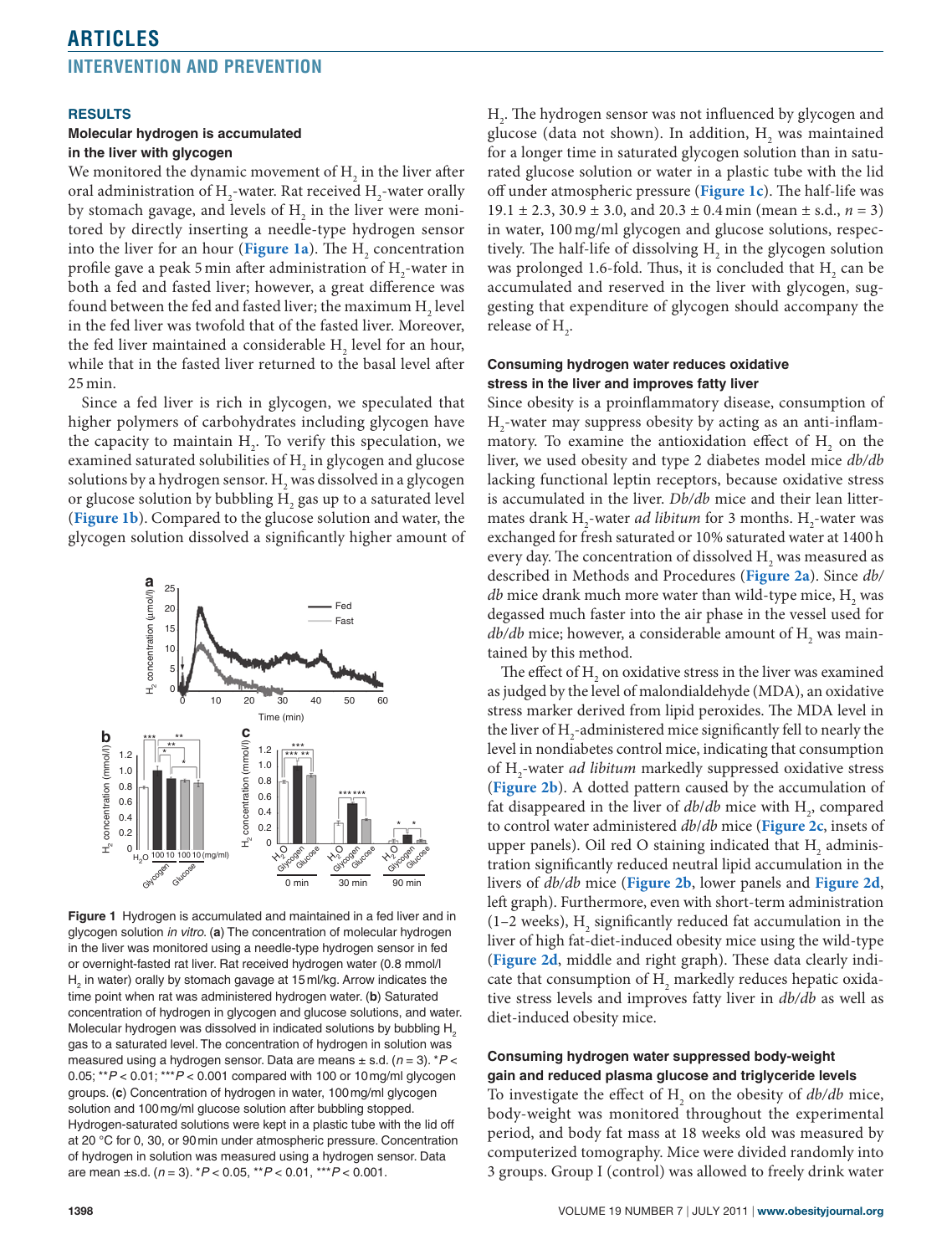

**Figure 2** Consuming hydrogen suppresses oxidative stress in the liver and improves fatty liver. (**a**) Hydrogen concentration in a glass vessel described in Methods and Procedures section was measured without mice (open circle), showing that the equipment retains hydrogen. Profile of the hydrogen concentration in drinking water in a glass vessel given to *db/db* mice (closed square) or wild-type mice used for diet-induced obesity (DIO) (closed circle), indicating that hydrogen gas was released into the air phase by consuming water. Data are the mean  $\pm$  s.d. ( $n = 3$ ). (b) Malondialdehyde concentration in a fed or overnight-fasted liver was measured. The *db/+* and *db/db* mice were given water with or without hydrogen for 3 months. Data are mean ± s.e.m. (*n* = 10 for each *db/+* group and *n* = 15 for each *db/db* group). \**P* < 0.05, \*\**P* < 0.01. (**c**) The appearance and representative oil red O staining of the liver of *db/+* and *db/db* mice given water with and without hydrogen for 3 months, respectively. Scale bar: 100 μm. (**d**) Levels of fat accumulation in the liver. The *db/db* mice were given water with or without hydrogen for 3 months (left panel). DIO (high fat-diet induced obesity) mice were given water with or without hydrogen for 1 or 2 weeks (middle or right panel). Oil accumulation in the liver was calculated from oil red O staining using an image analysis program, Image J program. Data are mean ± s.e.m. (*n* = 12 for each *db/db* group and *n* = 8 for each DIO group). \**P* < 0.05, \*\**P* < 0.01.

without  $H_2$ . Group II and Group III were given  $H_2$ -water with 0.8 mmol/l (saturated  $H_2$ -water; 100%) and 0.08 mmol/l (10% saturated level of  $H_2$ ), respectively. In the initial phase of the experiment, the weight gains of all group animals were similar, suggesting no toxic effect of  $\mathrm{H}_\mathrm{2}$ -water; however, while the control mice exhibited a progressive weight increase, the mice in both 100% and 10%  $H_2$ -administered groups achieved a modest weight increase (**Figure 3b**). Group II mice  $(100\% \text{ H}_2)$  were slimmer and their body-weight was significantly lower than that of Group I mice (control) at 18 weeks of age (**Figure 3a,b**). The suppression of body-weight gain was observed in mice drinking 10%  $\rm H_2$ -water (Group III) (**Figure 3b**). Body fat was also substantially lower in 100% H2 -consuming mice (**Figure 3c,d**). Since the consumed amounts and volumes of diet and water did not differ among groups (Figure 3e,f), it is suggested that H<sub>2</sub> consumption stimulates energy metabolism to suppress the gain of fat and body weights.

Next, we performed biochemical examinations of blood. Plasma levels of glucose and insulin were significantly reduced in the 100%  $\rm H_{2}$ -administered group and triglycerides were significantly lowered in both 100% and 10%  $\rm H_{2}$ -administered groups (**Figure 4a–c**). Plasma total ketone bodies tended to increase in the 100%  $H_2$ -administered group (Figure 4d), while no change in plasma levels of free fatty acid, high-density lipoprotein-cholesterol, low-density lipoprotein-cholesterolcholesterol, total cholesterol, and adiponectin was found (**Figure 4e–i**). These data demonstrate that the consumption of  $\rm{H}_{2}$  markedly improves obesity, hyperglycemia, and the plasma triglycerides of diabetic *db/db* mice.

#### **Consuming hydrogen water shows a similar effect to diet restriction**

Since *db*/*db* mice cannot regulate their appetite to eat excess diet by a deficient leptin receptor gene, diet restriction should be effective to improve obesity and diabetes (30). When *db/db* mice were subjected to controlled dietary restriction, the levels of plasma glucose, insulin, and triglycerides significantly fell (**Figure** 5a–c). When comparing the effects by drinking  $H_2$ water and dietary restriction, the plasma glucose level of mice given 80% of *ad libitum* diet consumption was the same as that of H2 -administered mice (**Figure 5a**). Furthermore, an additive effect was observed when mice were given both  $\mathrm{H}_\mathrm{2}$ -water and a restricted diet (**Figure 5a**). A similar additive effect was seen in plasma triglyceride levels (**Figure 5c**). In particular, when both H<sub>2</sub>-water and 80% diet restriction were given to *db/ db* mice, the plasma triglyceride reached the level of control *db*/+ mice (**Figure 5c**).

#### **Consuming hydrogen water increases hepatic mRNA level of FGF21**

The liver plays an essential role in controlling blood glucose levels by modulating glucose catabolism and gluconeogenesis. To understand the mechanism of how  $\mathrm{H}_2$  regulates glucose and triglycerides,  $db/db$  mice given H<sub>2</sub>-water for 3 months were subjected to expression analyses of genes related with the regulation of gluconeogenesis. Phosphoenolpyruvate carboxykinase catalyzes the initial step of gluconeogenesis, and glucose-6-phosphatase catalyzes the last committed step of this process (31). Data from real-time PCR revealed that  $H<sub>2</sub>$ administration had no influence on hepatic mRNA levels of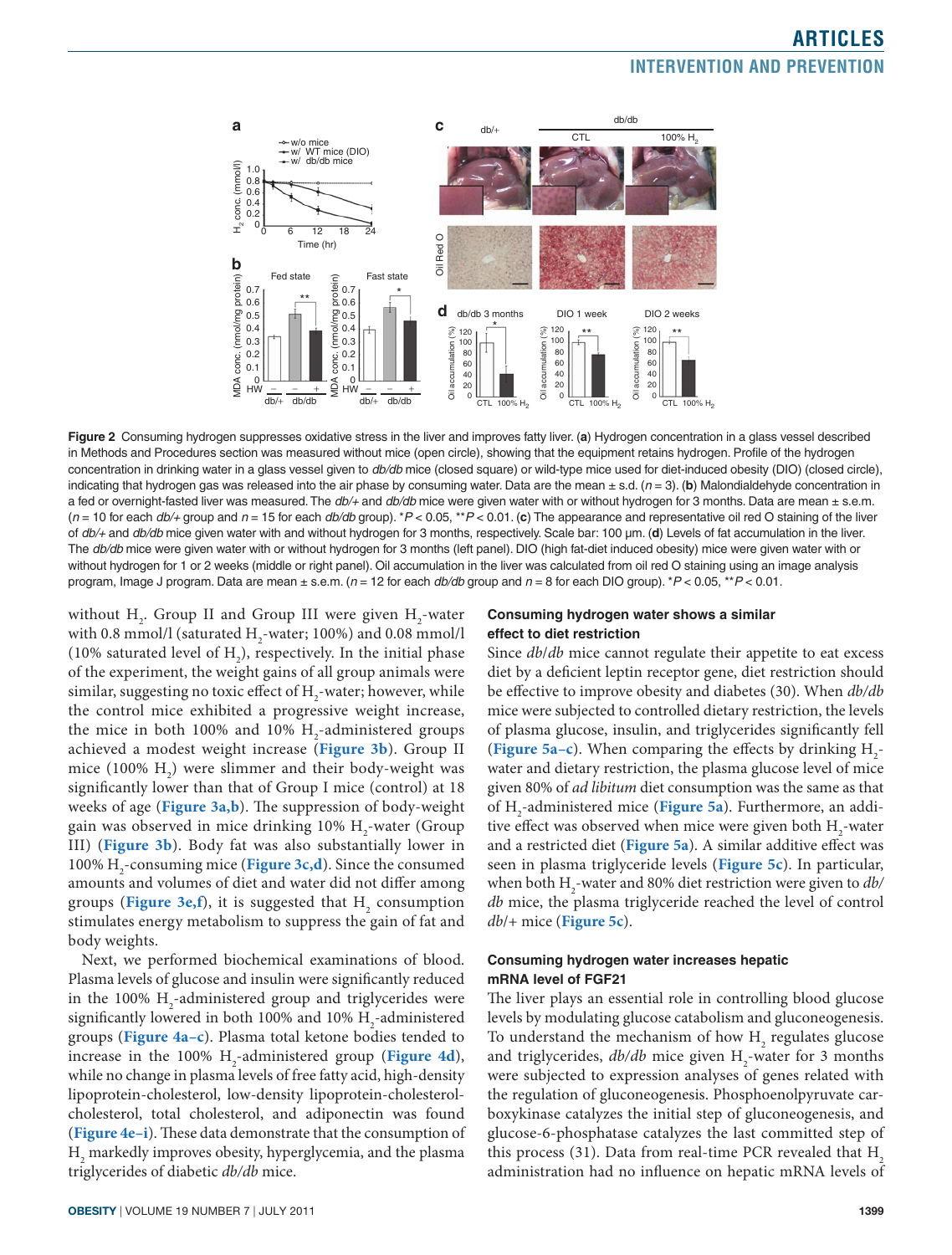

**Figure 3** Consuming molecular hydrogen suppresses obesity. (**a**) The appearance of *db/db* mice given water with or without hydrogen for 3 months. Each average mouse was photographed. (**b**) Body weights of *db/db* mice given water with 100% (0.8 mmol/l) or 10% (0.08 mmol/l) hydrogen were examined every 2 weeks. Control mice (CTL) received water without hydrogen. \**P* < 0.05; 100% H<sub>2</sub> vs. control group (*n* = 9 for H<sub>2</sub> and  $n = 6$  for control group). (c) Representative CT images of abdominal part of average *db/db* mice drinking water with or without hydrogen for 3 months. Blue, green, and red represent visceral fat, subcutaneous fat, and muscle, respectively. (**d**) Total body fat composition of *db/db* mice calculated by the integration of fat area in each section from CT scan images. Data are mean ± s.e.m. (*n* = 15). \**P* < 0.05. (**e**) Food and (**f**) water intake of *db/db* mice was measured every 2 weeks throughout the experiment.

phosphoenolpyruvate carboxykinase and glucose-6-phosphatase, catalytic subunit (G6PC) (**Figure 6c,d**).

Since FGF21, an atypical member of the fibroblast growth factor family, contributes to energy metabolism, we focused on the gene expression of FGF21 after integrated study of the gene expression.  $\mathrm{H}_\mathrm{2}$  administration induced hepatic mRNA levels of FGF21, regardless of a fed or fasted liver (**Figure 6a,b**). These results indicate that, at least in part, the induction of hepatic FGF21 contributes to the lowering effect on plasma glucose and triglyceride levels.

#### **Drinking hydrogen water stimulates energy metabolism**

To verify whether drinking  $\rm{H}_{2}$ -water stimulates energy metabolism, we examined oxygen  $(O_2)$  consumption and carbon dioxide  $(CO_2)$  production. First, we compared physical ability by detecting the movement of mice with infrared beams. Although *db/db* mice was apparently less active in light and dark than control *db*/+ mice, no difference was found between *db/db* mice with and without H<sub>2</sub>-water (**Figure** 7**a,b**).

*Db/db* mice with or without  $H_2$ -water consumed less  $O_2$ and produced less CO<sub>2</sub> than *db*/+ control mice (Figure 7c–f).



**Figure 4** Consuming molecular hydrogen suppresses hyperglycemia, hyperinsulinemia, and plasma triglyceride level. *Db/db* mice were given water with 100% (0.8 mmol/l) or 10% (0.08 mmol/l) hydrogen for 3 months. *Db/+* and *db/db* mice were given water without hydrogen (HW) for the same period as controls. Biochemical analyses were performed to obtain plasma parameters of *db/*+ and *db/db* mice. (**a**) Plasma concentration of glucose, (**b**) insulin, (**c**) triglyceride (TG), (**d**) total ketone bodies (T-KB), (**e**) free fatty acids (NEFA), (**f**) high-density lipoprotein-cholesterol (HDL-C), (**g**) low-density lipoprotein-cholesterolcholesterol (LDL-C), (**h**) total cholesterol (T-CHO), and (**i**) adiponectin (ADN) are shown as mean ± s.e.m. (*n* = 15). \**P* < 0.05, \*\**P* < 0.01.

Moreover, it is significant that H<sub>2</sub>-drinking *db/db* mice consumed more  $O_2$ , 10%, and produced more  $CO_2$ , 10%, than  $db/db$  mice without  $H_2$ -water during both night and day (**Figure** 7c–f). Since respiratory exchange rates ( $VCO_2/VO_2$ ) did not differ between  $db/db$  mice with and without  $H_2$ -water, the carbon source for energy production was not changed to stimulate energy metabolism (**Figure 7g,h**).

Thus, drinking  $\mathrm{H}_\mathrm{2}$ -water suppresses the gain of fat and body weights and improves metabolic parameters by stimulating energy metabolism.

#### **Discussion**

In this study, we show a novel benefit of  $H_2$ , it may be useful on therapy for and prevention of obesity and diabetes. So far, many reports have confirmed that consumption of  $\rm{H}_{2}$  reduces oxidative stress in various disease models and clinical tests  $(7,8,10-16,19)$ . Clinical tests revealed that drinking  $H_2$ -water reduced oxidative stress makers in patients with type 2 diabetes (19) or subjects with potential metabolic syndrome (20), and influenced glucose (19) and cholesterol metabolism (20).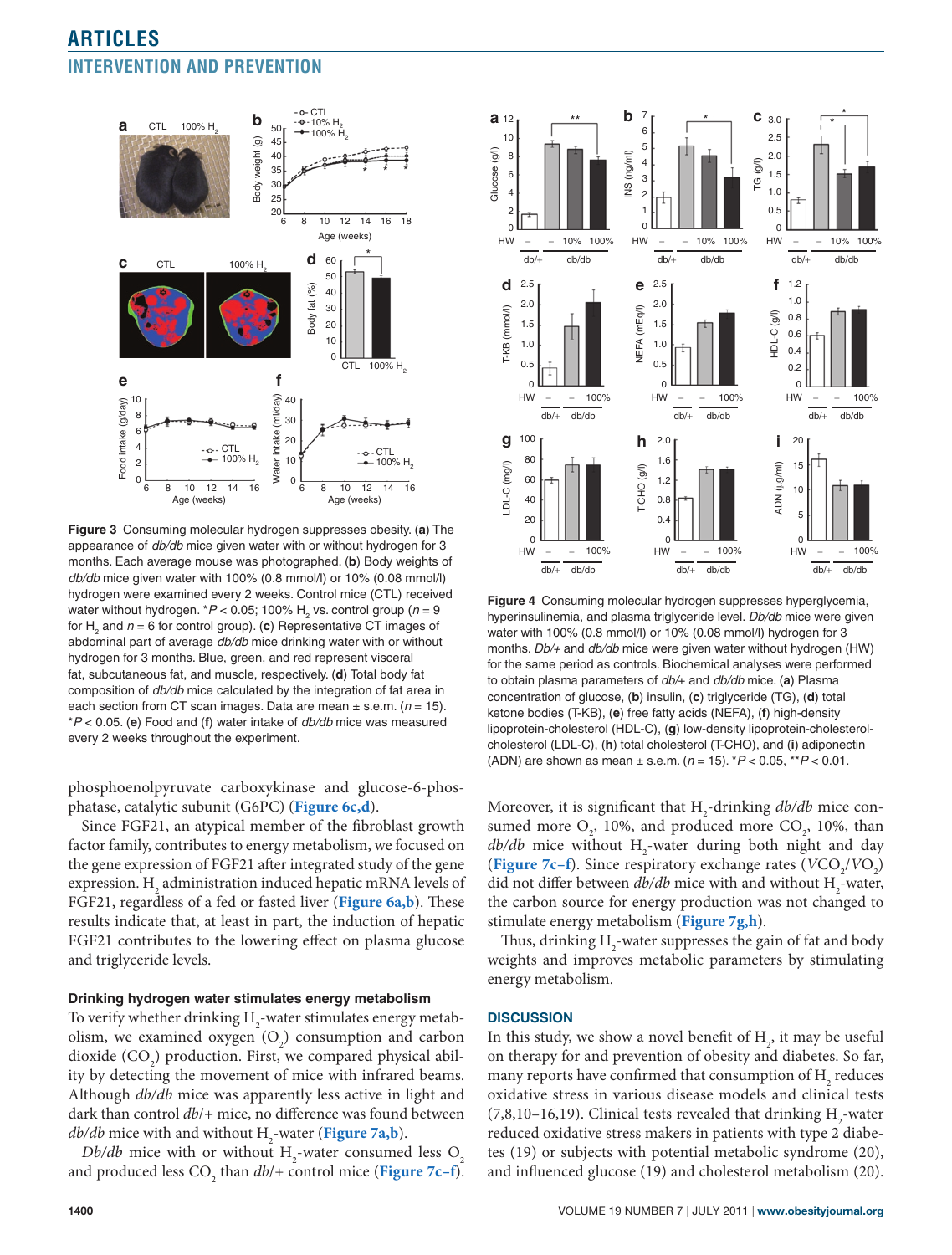

**Figure 5** The effect of hydrogen is similar to that of dietary restriction. *Db/db* mice were given water with or without hydrogen (HW) and subjected to dietary restriction (DR). Control groups were permitted free access to food and water throughout the experiment. In diet-restricted groups, mice were permitted *ad libitum* water, but food intake was restricted to 80% or 50% of that of *ad libitum* diet consumption. Plasma concentrations of (**a**) glucose, (**b)** insulin (INS), and (**c**) triglyceride (TG) were measured after 3-month treatment. Data are mean ± s.e.m. \**P* < 0.05; \*\**P* < 0.01; \*\*\**P* < 0.001; compared with HW (−)/DR (−) group  $(n = 8 - 15)$ .



**Figure 6** Chronic effects of hydrogen on fibroblast growth factor 21 (FGF21) gene expression in the liver. *Db/+* and *db/db* mice were given water with or without hydrogen for 3 months. (**a**) The gene expression of FGF21 with fed liver, (**b**) FGF21 with fast liver, (**c**) Phosphoenolpyruvate carboxykinase (PEPCK), and (**d**) glucose-6 phosphatase, catalytic subunit (G6PC) were measured. Data are mean ± s.e.m. \**P* < 0.05; control vs. hydrogen water in *db/db* mice  $(n = 15)$ .



**Figure 7** Molecular hydrogen increases oxygen consumption and carbon dioxide production without influencing movement activities. (**a** and **b**) movement activity, (**c** and **d**) oxygen consumption, (**e** and **f**) carbon dioxide production, and (**g** and **h**) RER (respiratory exchanging rate) in *db/+* and *db/db* mice given water with or without 100% (0.8 mmol/l) hydrogen for 3 months. (**a**, **c**, **e**, and **g**) Representative profiles for each parameter. Gray area represent dark phase. (**b**, **d**, **f**, and **h**) Data are the mean  $\pm$  s.e.m. ( $n = 9$  and  $n = 6$ , for  $db/db$  and for *db*/+ groups, respectively). \**P* < 0.05.

The mitochondria are a major source of reactive oxygen species during energy production metabolism and  $\mathrm{H}_{_{2}}$  directly protects mitochondria that are exposed to reactive oxygen species (7). Thus, it may be reasonable that mitochondrial energy metabolism, especially fatty acid metabolism, functions against oxidative stress to efficiently expend glucose and fatty acid.

Initially,  $H_2$  was dissolved in culture media and shown to protect cells and organelles by directly reacting highly active reactive oxygen species (7). Next, the brain, heart, liver, and intestine were protected from oxidative stress by inhalation of H<sub>2</sub> gas (7–11). Interestingly, instead of inhaling H<sub>2</sub> gas, H<sub>2</sub>water was effective in protecting the brain and kidney from oxidative stress (12–15) and decreased oxidative stress markers of patients with diabetes and potential metabolic syndrome (19,20). Drinking  $H_2$ -water is the most convenient method to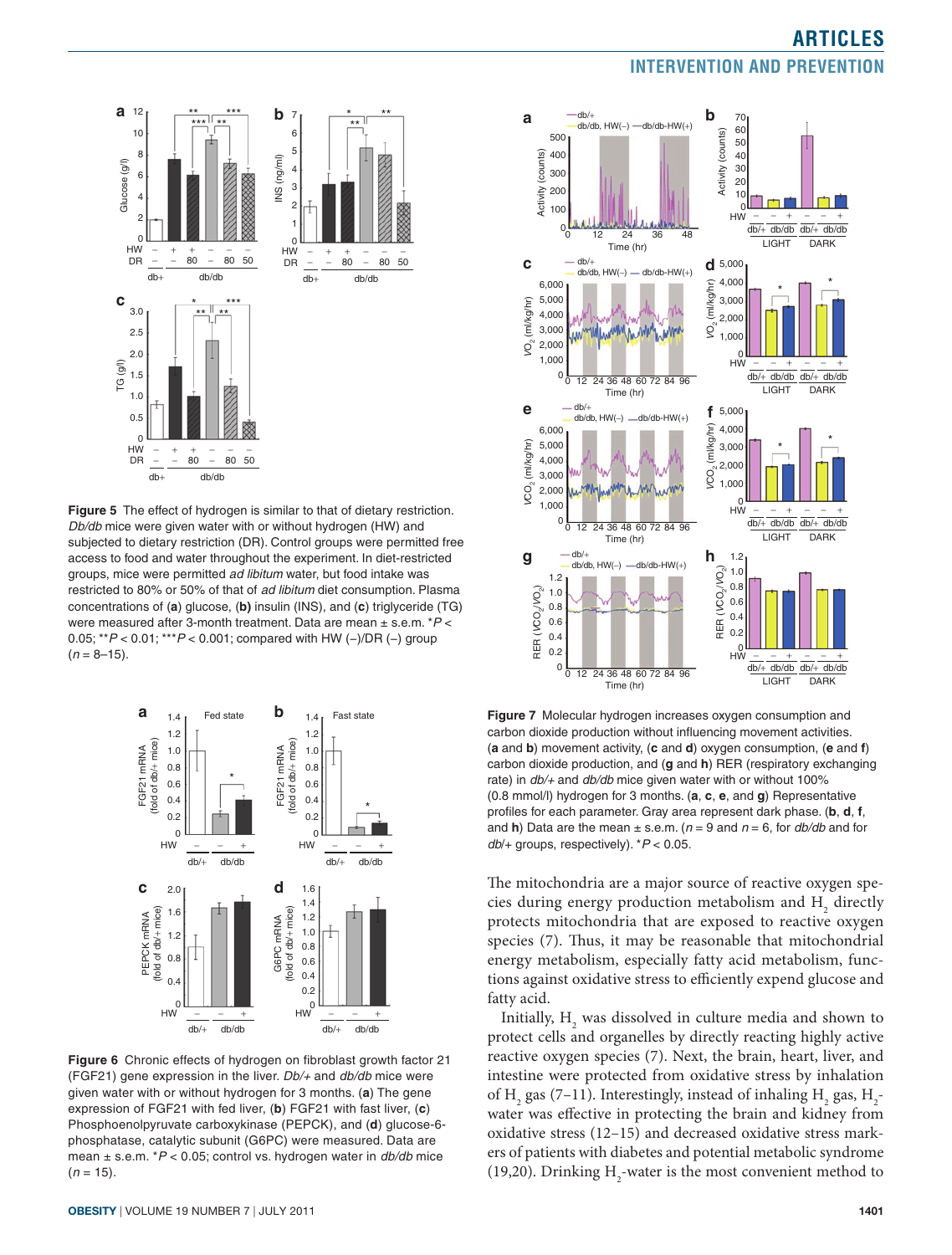## **articles**

### **Intervention and Prevention**

consume  $H_2$ ; however, when  $H_2$  is consumed from  $H_2$ -water, a very limited amount of  $\text{H}_{\text{2}}$  can be consumed, because  $\text{H}_{\text{2}}$  is dissolved in water at a saturated level of only 0.8 mmol/l under atmospheric pressure. After  $\rm H_2$ -water is consumed, most  $\rm H_2$  in blood becomes undetectable within 30min (14), probably *via* expiration from the lungs; thus, it has been an open question why  $\mathrm{H}_\text{2}$ -water is effective despite its small amount and short exposure. In this study, it was found that  $\mathrm{H}_{_{2}}$  can be accumulated and reserved in the liver with glycogen, which at least partly explains this question.

Moreover, it has been reported that  $\rm H_{_2}$  acts as an anti-inflammatory and antiallergic regulator by inducing inflammatory cytokines, such as tumor necrosis factor-α, interleukin-6 and some phosphorylating signal factors (9,10,14,32). On the other hand, the concept that obesity is a proinflammatory disease has been accepted (33); thus, consumption of  $H_2$ -water may suppress obesity by acting as an anti-inflammatory.

Alternatively, we found that consumption of  $H_2$ -water enhanced the expression of FGF21. Since it has not been shown that  $\text{H}_{\text{2}}$  directly regulates transcription,  $\text{H}_{\text{2}}$  is indirectly involved in FGF21 expression. Since FGF21 is a metabolic hormone that improves insulin sensitivity and glucose clearance, reduces plasma triglyceride concentrations and suppresses weight gain when fed a high-fat diet (26–29), all the findings shown in this study were elucidated by the enhanced expression of FGF21.

Indeed, we revealed that drinking  $H_2$ -water stimulates energy metabolism as measured by  $O_2$  consumption and  $\mathrm{CO}_2$  production. The enhancement of energy metabolism may fully elucidate why consumption of  $H_2$ -water suppresses the gain of fat and body weights and improves metabolic parameters; however, it remains unknown whether the induction of FGF21 fully elucidates the enhancement of energy metabolism. Moreover, the relationships among the reduction of oxidative stress, induction of FGF21 expression and stimulation of energy metabolism are still unclear. It should be analyzed whether these relationships are direct or indirect. It might be valuable to examine the relationship of obesity with oxidative stress. Although the primary target of  $\mathrm{H}_\mathrm{2}$  essentially remains unknown, these findings provide a clue to understand the mechanism of chronic treatment with  $\mathrm{H}_{\mathrm{2}}$ -water.

Finally, we would like to emphasize that the novel benefit of  $H<sub>2</sub>$  in therapeutic and preventive applications for metabolic syndrome could be achieved by the most convenient way,  $\mathrm{H}_{_2}$ -water.

#### **Acknowledgments**

We thank Blue Mercury (Tokyo, Japan) for the generous gift of hydrogen water and M. Takeda for technical assistance. This work was supported by a grant from the Ministry of Education, Culture, Sports, Science and Technology of Japan (No.20300230 for S.O. and No.20500723 for N.K.) and the Ministry of Health, Labour and Welfare for S.O. (Intramural Research Grant (20B-13) for Neurological and Psychiatric Disorders of NCNP).

#### **Disclosure**

The authors declared no conflict of interest.

© 2011 The Obesity Society

#### **REFERENCES**

- 1. Pérez-Matute P, Zulet MA, Martínez JA. Reactive species and diabetes: counteracting oxidative stress to improve health. *Curr Opin Pharmacol* 2009;9:771–779.
- 2. Roberts CK, Sindhu KK. Oxidative stress and metabolic syndrome. *Life Sci* 2009;84:705–712.
- 3. Reddy VP, Zhu X, Perry G, Smith MA. Oxidative stress in diabetes and Alzheimer's disease. *J Alzheimers Dis* 2009;16:763–774.
- 4. Fearon IM, Faux SP. Oxidative stress and cardiovascular disease: novel tools give (free) radical insight. *J Mol Cell Cardiol* 2009;47:372–381.
- 5. Tsang AH, Chung KK. Oxidative and nitrosative stress in Parkinson's disease. *Biochim Biophys Acta* 2009;1792:643–650.
- 6. Henchcliffe C, Beal MF. Mitochondrial biology and oxidative stress in Parkinson disease pathogenesis. *Nat Clin Pract Neurol* 2008;4:600–609.
- 7. Ohsawa I, Ishikawa M, Takahashi K *et al*. Hydrogen acts as a therapeutic antioxidant by selectively reducing cytotoxic oxygen radicals. *Nat Med* 2007;13:688–694.
- 8. Fukuda K, Asoh S, Ishikawa M *et al*. Inhalation of hydrogen gas suppresses hepatic injury caused by ischemia/reperfusion through reducing oxidative stress. *Biochem Biophys Res Commun* 2007;361:670–674.
- 9. Nakao A, Kaczorowski DJ, Wang Y *et al*. Amelioration of rat cardiac cold ischemia/reperfusion injury with inhaled hydrogen or carbon monoxide, or both. *J Heart Lung Transplant* 2010;29:544–553.
- 10. Buchholz BM, Kaczorowski DJ, Sugimoto R *et al*. Hydrogen inhalation ameliorates oxidative stress in transplantation induced intestinal graft injury. *Am J Transplant* 2008;8:2015–2024.
- 11. Hayashida K, Sano M, Ohsawa I *et al*. Inhalation of hydrogen gas reduces infarct size in the rat model of myocardial ischemia-reperfusion injury. *Biochem Biophys Res Commun* 2008;373:30–35.
- 12. Nagata K, Nakashima-Kamimura N, Mikami T, Ohsawa I, Ohta S. Consumption of molecular hydrogen prevents the stress-induced impairments in hippocampus-dependent learning tasks during chronic physical restraint in mice. *Neuropsychopharmacology* 2009;34:501–508.
- 13. Nakashima-Kamimura N, Mori T, Ohsawa I, Asoh S, Ohta S. Molecular hydrogen alleviates nephrotoxicity induced by an anti-cancer drug cisplatin without compromising anti-tumor activity in mice. *Cancer Chemother Pharmacol* 2009;64:753–761.
- 14. Cardinal JS, Zhan J, Wang Y *et al*. Oral hydrogen water prevents chronic allograft nephropathy in rats. *Kidney Int* 2010;77:101–109.
- 15. Fujita K, Seike T, Yutsudo N *et al*. Hydrogen in drinking water reduces dopaminergic neuronal loss in the 1-methyl-4-phenyl-1,2,3,6 tetrahydropyridine mouse model of Parkinson's disease. *PLoS ONE* 2009;4:e7247.
- 16. Fu Y, Ito M, Fujita Y *et al*. Molecular hydrogen is protective against 6-hydroxydopamine-induced nigrostriatal degeneration in a rat model of Parkinson's disease. *Neurosci Lett* 2009;453:81–85.
- 17. Ohsawa I, Nishimaki K, Yamagata K, Ishikawa M, Ohta S. Consumption of hydrogen water prevents atherosclerosis in apolipoprotein E knockout mice. *Biochem Biophys Res Commun* 2008;377:1195–1198.
- 18. Oharazawa H, Igarashi T, Yokota T *et al*. Protection of the retina by rapid diffusion of hydrogen: administration of hydrogen-loaded eye drops in retinal ischemia-reperfusion injury. *Invest Ophthalmol Vis Sci* 2010;51: 487–492.
- 19. Kajiyama S, Hasegawa G, Asano M *et al*. Supplementation of hydrogenrich water improves lipid and glucose metabolism in patients with type 2 diabetes or impaired glucose tolerance. *Nutr Res* 2008;28:137–143.
- 20. Nakao A, Toyoda Y, Sharma P, Evans M, Guthrie N. Effectiveness of hydrogen rich water on antioxidant status of subjects with potential metabolic syndrome-an open label pilot study. *J Clin Biochem Nutr* 2010;46:140–149.
- 21. Nakayama M, Kabayama S, Nakano H *et al*. Biological effects of electrolyzed water in hemodialysis. *Nephron Clin Pract* 2009;112:c9–15.
- 22. Suzuki Y, Sano M, Hayashida K *et al*. Are the effects of α-glucosidase inhibitors on cardiovascular events related to elevated levels of hydrogen gas in the gastrointestinal tract? *FEBS Lett* 2009;583:2157–2159.
- 23. Kumashiro N, Tamura Y, Uchida T *et al*. Impact of oxidative stress and peroxisome proliferator-activated receptor γ coactivator-1α in hepatic insulin resistance. *Diabetes* 2008;57:2083–2091.
- 24. Coleman DL. Obese and diabetes: two mutant genes causing diabetesobesity syndromes in mice. *Diabetologia* 1978;14:141–148.
- 25. Leibel RL, Chung WK, Chua SC Jr. The molecular genetics of rodent single gene obesities. *J Biol Chem* 1997;272:31937–31940.